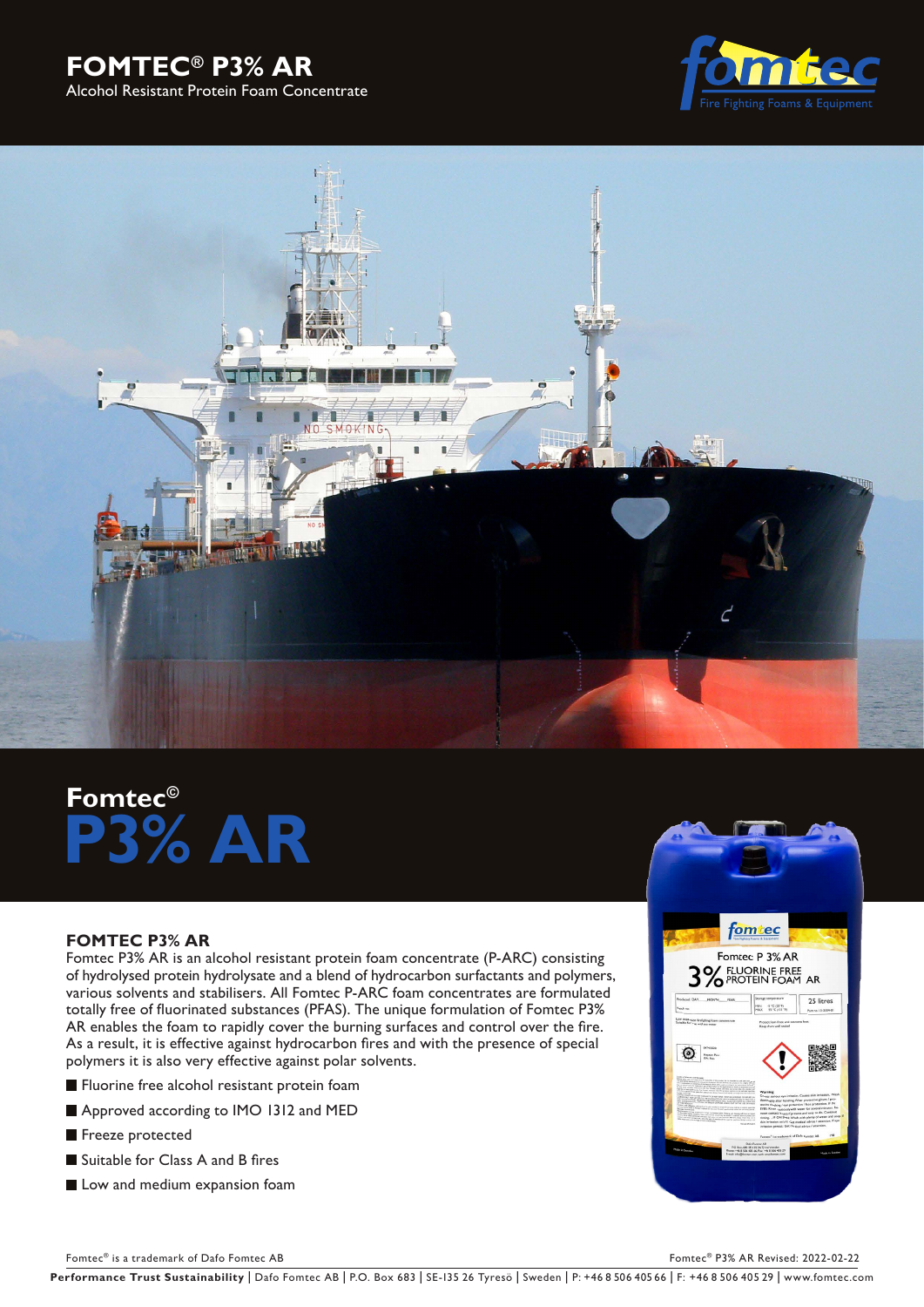

#### DESCRIPTION

The fire suppression mechanism of Fomtec P3% AR is utilising the foam blankets ability to block oxygen supply to the fuel and the high water content cools the fuel surface reducing the evaporation of flammable vapours. Additionally, the foam blanket prevents reignition of an extinguished fuel surface. When applied on polar solvents a strong polymeric membrane is formed and makes it possible for the foam blanket to extinguish effectively. It also works on severe foam destroying liquids, like MTBE.

The foam concentrate is pseudoplastic and may need special proportioning equipment.

Fomtec P3% AR should be used at a 3% proportioning ratio (3 parts concentrate and 97 parts of water) for both hydrocarbon and polar solvent fuels. May be used with all water types.

For use on Class A type fires, a proportioning ratio of 0,3% to 1% is recommended depending on application and discharge device.

## **APPLICATION**

Fomtec P3% AR is tested according IMO 1312 for use on class B hydrocarbon fuel fires such as oil and diesel as well as polar solvent fires such as IPA and acetone. Can also be used on class A fires such as wood, paper, textiles etc.

Typical applications include high risk installations such as: - Marine application where IMO and MED is required

## **FIRE PERFORMANCE & FOAMING**

The fire performance of this product has been tested and documented according to the "International Approvals" stated in this document. The use of the product should follow design guidelines appropriate to the type of system and application. The foaming properties are depending on equipment used and other variables such as water and ambient temperatures. Average expansion 5:1, average 25% drainage time 6:30 minutes using UNI 86 test nozzle according to EN 1568-3.

#### **EQUIPMENT**

Fomtec P3% AR can easily be proportioned at the correct ratio using conventional proportioning equipment. The equipment should be designed to the foam type.

Fomtec P3% AR is suitable for use with Type II (gentle application) and Type III (direct application) discharge devices as well as sprinklers according to EN 13565-2. It can be used in low and medium expansion applications with all conventional aspirating and non-aspirating discharge devices.

Fomtec P3% AR is also suitable for use in CAF-systems.

| <b>TYPICAL DATA</b>                             |                                  |  |
|-------------------------------------------------|----------------------------------|--|
| Appearance                                      | Dark brownish                    |  |
| Specific gravity at 20°C                        | $1,08 \pm 0,020$ g/ml            |  |
| Viscosity at 20 $^{\circ}$ C spindle #4, 60 rpm | $<$ 2500 mPas                    |  |
| pН                                              | $6,0 - 8,5$                      |  |
| Freezing point                                  | $-5^{\circ}$ C                   |  |
| Recommended storage temperature                 | $-5^{\circ}$ C - 55 $^{\circ}$ C |  |
| Suspended sediment (v/v)                        | < 0.2%                           |  |
|                                                 |                                  |  |

#### COMPATIBILITY

Fomtec P3% AR can be used together with foam compatible powders and other expanded foams.

It is suitable for all water types.

For mixing with other foam concentrates, contact Fomtec for advise and guidance. For material compatibility please refer to Fomtec Technical Advices FTA 20 addressing the topic.

#### **ENVIRONMENTAL**

Fomtec P3% AR is non-hazardous, biodegradable substance formulated using raw materials specially selected for their fire performance and their environmental profile. All raw materials are registered in European REACH-database. The product is totally free from fluorinated surfactants and polymers and other organohalogens, and therefore it does not contain any PFAS.

The disposal of spills of concentrate or premix foam solution should be made in accordance with local regulations. For more detailed information please consult our Fomtec Technical Advices FTA 40.

#### **STORAGE / SHELF LIFE**

Stored in original unbroken packaging the product will have a long shelf life. Shelf life in excess of 5 years will be found in temperate climates. As with all foam concentrates, shelf life will be dependent on storage temperatures and conditions. For storage recommendations and material compatibility please refer to Fomtec Technical Advices FTA 10 addressing the topic.

#### **INSPECTION/TESTING/ MAINTENANCE**

All foam concentrates should be tested annually. Testing should be carried out by an approved laboratory certified to assess firefighting foam quality according to relevant standards, such as NFPA 11, EN 13565-2, EN 1568 and IMO MSC.1Circ. 1312. Storage containers should be inspected and reevaluated for the suitability of the storage location regarding temperature fluctuations (temperature should be as stable as possible). Exposure to direct sunlight should be avoided.

Performance Trust Sustainability | Dafo Fomtec AB | P.O. Box 683 | SE-135 26 Tyresö | Sweden | P: +46 8 506 405 66 | F: +46 8 506 405 29 | www.fomtec.com